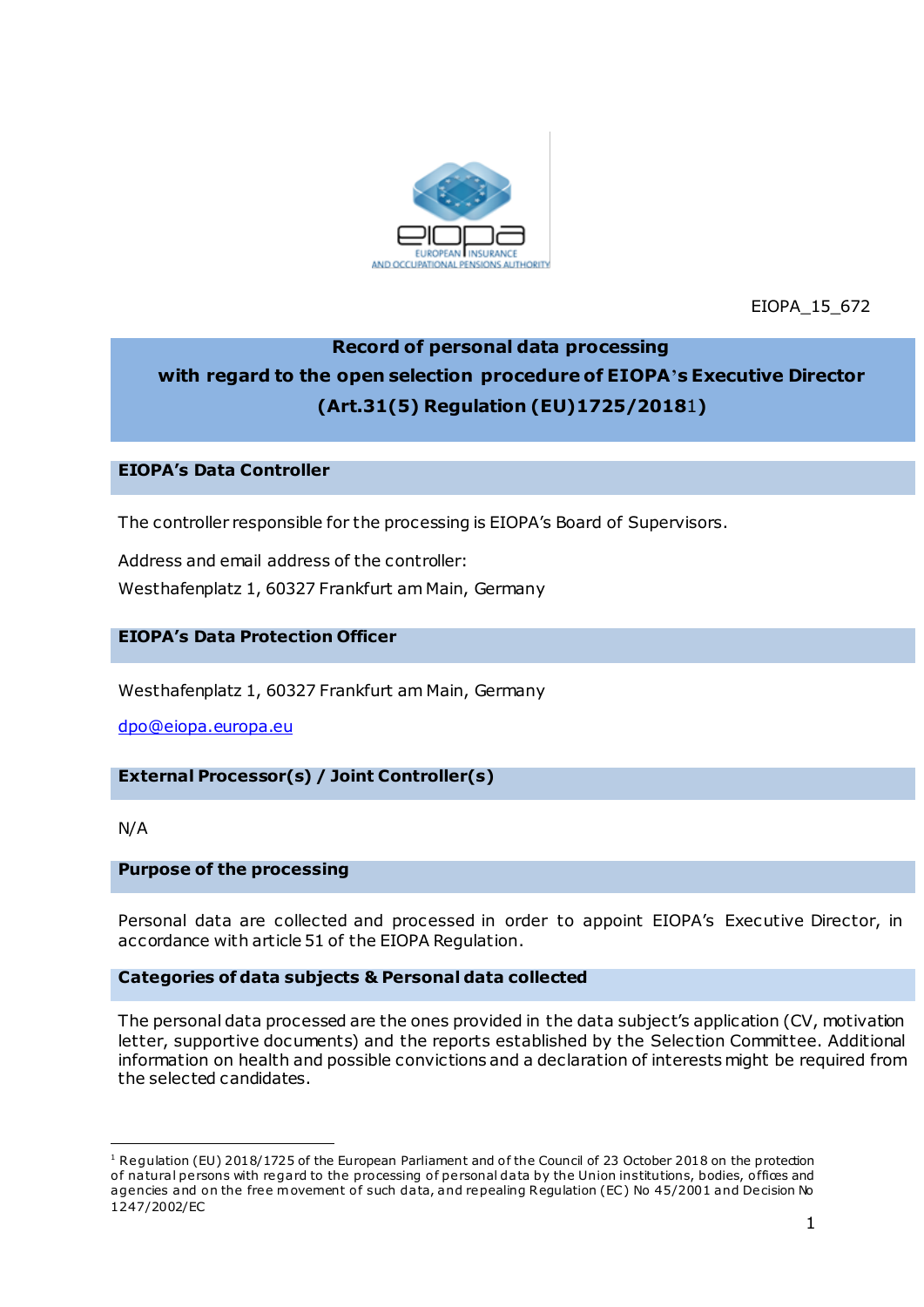## **Recipients of personal data**

The data collected are disclosed to:

- EIOPA's HR team (all data, except declaration on interests);
- the Selection Committee (all data);
- An external assessment center (CV and motivation letter of [up to six] eligible candidates);
- EIOPA's Advisory Committee on Conflict of interests (declaration of interests of short-listed candidates);
- The Board of Supervisors (Report of the Selection Committee, shortlist, CV and motivation letter of all candidates and declaration of interests of short-listed candidates);
- The European Parliament (CV and motivation letter of candidate nominated by BoS);
- Where appropriate, the Internal Audit Service, the European Ombudsman, the European Court of Justice and the European Data Protection Supervisor;
- If relevant, EIOPA's legal team and external advisors (all data);
- The declaration of interests of the elected Executive Director is published on EIOPA's website.

## **Transfer of personal data to a third country or international organisation. If so, to which ones and with which safeguards?**

No personal data are sent to a third country or an international organisation in the context of this processing activity.

#### **Retention period**

For the appointed Executive Director: Data (letter of motivation, CV and declarations) are stored in his/her personal file for a period of five years after the termination of employment. Certificates of criminal records are returned to the recruited person. In case of a legal challenge, the above date shall be extended until two years after completion of all relevant proceedings.

For candidates who have been added on the shortlist: Data (letter of motivation, CV and declarations) are stored in the recruitment file for a period of five years after the appointment of the ED. In case of a legal challenge, the above dates shall be extended until two years after completion of all relevant proceedings.

For unsuccessful candidates who have not been retained for the prescreening interviews or as shortlisted candidates: Data can be kept until all appeal channels have been exhausted, incl. the time limits for appeal before the Civil Service Tribunal.

Reports of the Selection Committee are stored in a dedicated recruitment file on EIOPA's main drive, with limited access rights, for a period of five years after the appointment of the ED. In case of a legal challenge, the above dates shall be extended until two years after completion of all relevant proceedings.

The declarations of interests are saved by EIOPA's Ethics Officer for the respective retention periods.

#### **Technical & organisational security measures taken**

Several technical and organisational measures have been adopted in order to ensure the optimum security of the documents and personal data processed. For instance,

- Relevant documents are stored electronically and access to them is restricted to authorized persons.